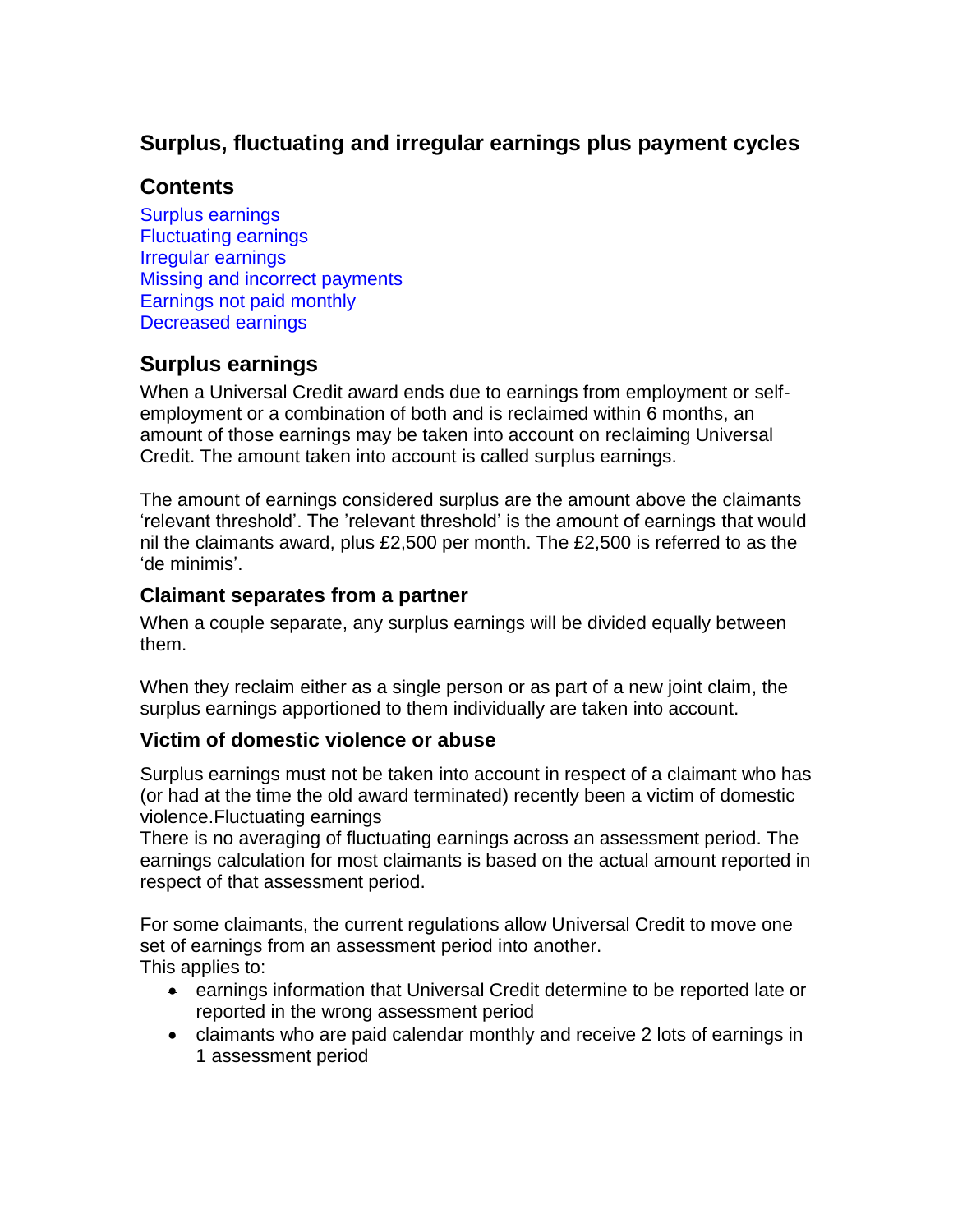**Note:** This only applies from assessment periods that begin on or after 16 November 2020.

Claimants who are paid weekly, fortnightly or four-weekly will always have occasions where more than one set of earnings will have been taken into account in a monthly assessment period.

Once earnings are taken into account, the correct regime that applies to the claimant is automatically calculated. For further information, see Labour Market regimes.

## <span id="page-1-0"></span>**Irregular earnings**

Irregular earnings are taken into account in the assessment period in which they are received by DWP. This includes earnings from seasonal work.

Where more than one amount is received, the higher amount that is reported of all net self-reported and Real Time Information (RTI) reported earnings are taken into account. This can be where the claimant has more than one job.

If the earnings increase to a level that reduces the Universal Credit to nil, the claim is closed.

If the claimant reclaims Universal Credit within 6 months of their last Universal Credit entitlement ending, any surplus earnings may be taken into account on the new award.

For further information, see Surplus earnings and Reclaims.

## **Missing and incorrect payments**

Where an employer reports the earnings, incorrectly or it is missing, it is taken into account, on an award for Universal Credit, when it is reported to DWP.

This may lead claimants to query their earnings calculation, when they have evidence showing they were paid differently to the information received through RTI.

There are exceptions to the use of information received through RTI, where other information or evidence, not received through RTI can be used. These exceptions are where:

- the employer is unlikely to provide information in an accurate or timely manner
- the amount reported to RTI is incorrect, it may contain the wrong amount of tax or it may have been wrongly calculated
- no information is reported on RTI, which is likely to indicate a failure to report information due to a general computer failure or employer failure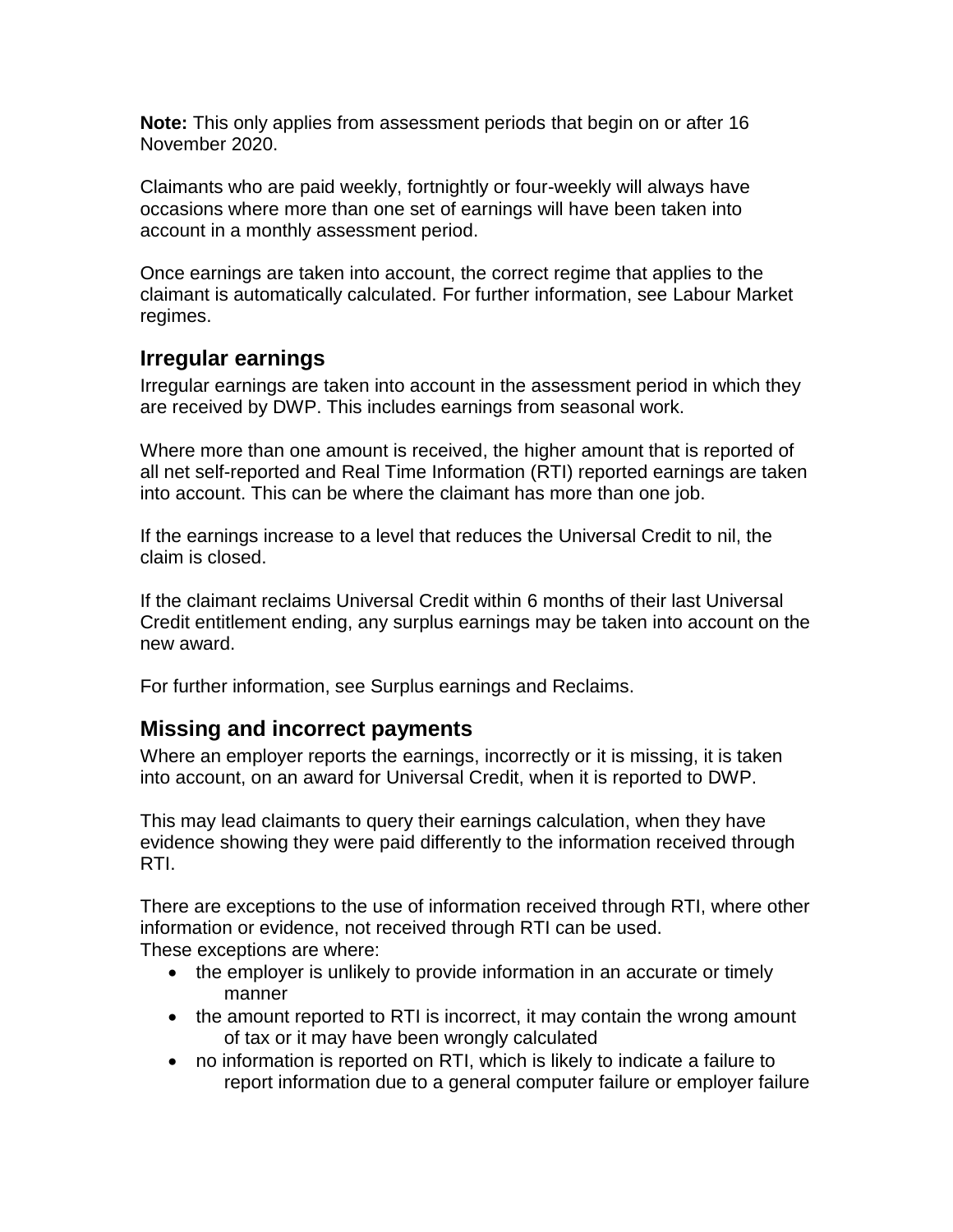For further information, refer to Real time information and disputed earnings

# <span id="page-2-0"></span>**Earnings not paid monthly**

If a claimant is paid weekly, fortnightly, or every four weeks - there are assessment periods throughout the year where an extra set of earnings are received and taken into account.

#### **Earnings paid every 4 weeks**

In a 12-month period there can be two wage payments received within an assessment period. This can only occur once.

| AP <sub>1</sub>         | AP2                     | AP3                     | AP4                     | AP <sub>5</sub>                                                                     | AP <sub>6</sub>         |
|-------------------------|-------------------------|-------------------------|-------------------------|-------------------------------------------------------------------------------------|-------------------------|
| 1 x<br>earnings<br>paid | 1 x<br>earnings<br>paid | 1 x<br>earnings<br>paid | 1 x<br>earnings<br>paid | 2x<br>earnings<br>$paid -$<br><b>Universal</b><br>Credit<br>reduced or<br>nil award | 1 x<br>earnings<br>paid |
| AP7                     | AP <sub>8</sub>         | AP <sub>9</sub>         | AP10                    | AP11                                                                                | AP12                    |
| 1 x<br>earnings<br>paid | 1 x<br>earnings<br>paid | 1 x<br>earnings<br>paid | 1 x<br>earnings<br>paid | 1 x<br>earnings<br>paid                                                             | 1 x<br>earnings<br>paid |

### **Earnings paid every 2 weeks**

In a 12 month period there can be three wage payments received within an assessment period. This can only occur twice.

| AP1                    | AP <sub>2</sub>        | AP3                                                                          | AP4                    | AP <sub>5</sub>                                                                     | AP <sub>6</sub>        |
|------------------------|------------------------|------------------------------------------------------------------------------|------------------------|-------------------------------------------------------------------------------------|------------------------|
| 2x<br>earnings<br>paid | 2x<br>earnings<br>paid | 2x<br>earnings<br>paid                                                       | 2x<br>earnings<br>paid | 3x<br>earnings<br>$paid -$<br><b>Universal</b><br>Credit<br>reduced or<br>nil award | 2x<br>earnings<br>paid |
| AP7                    | AP <sub>8</sub>        | AP <sub>9</sub>                                                              | AP10                   | AP11                                                                                | AP12                   |
| 2x<br>earnings<br>paid | 2x<br>earnings<br>paid | 3x<br>earnings<br>$paid -$<br>Universal<br>Credit<br>reduced or<br>nil award | 2x<br>earnings<br>paid | 2x<br>earnings<br>paid                                                              | 2x<br>earnings<br>paid |